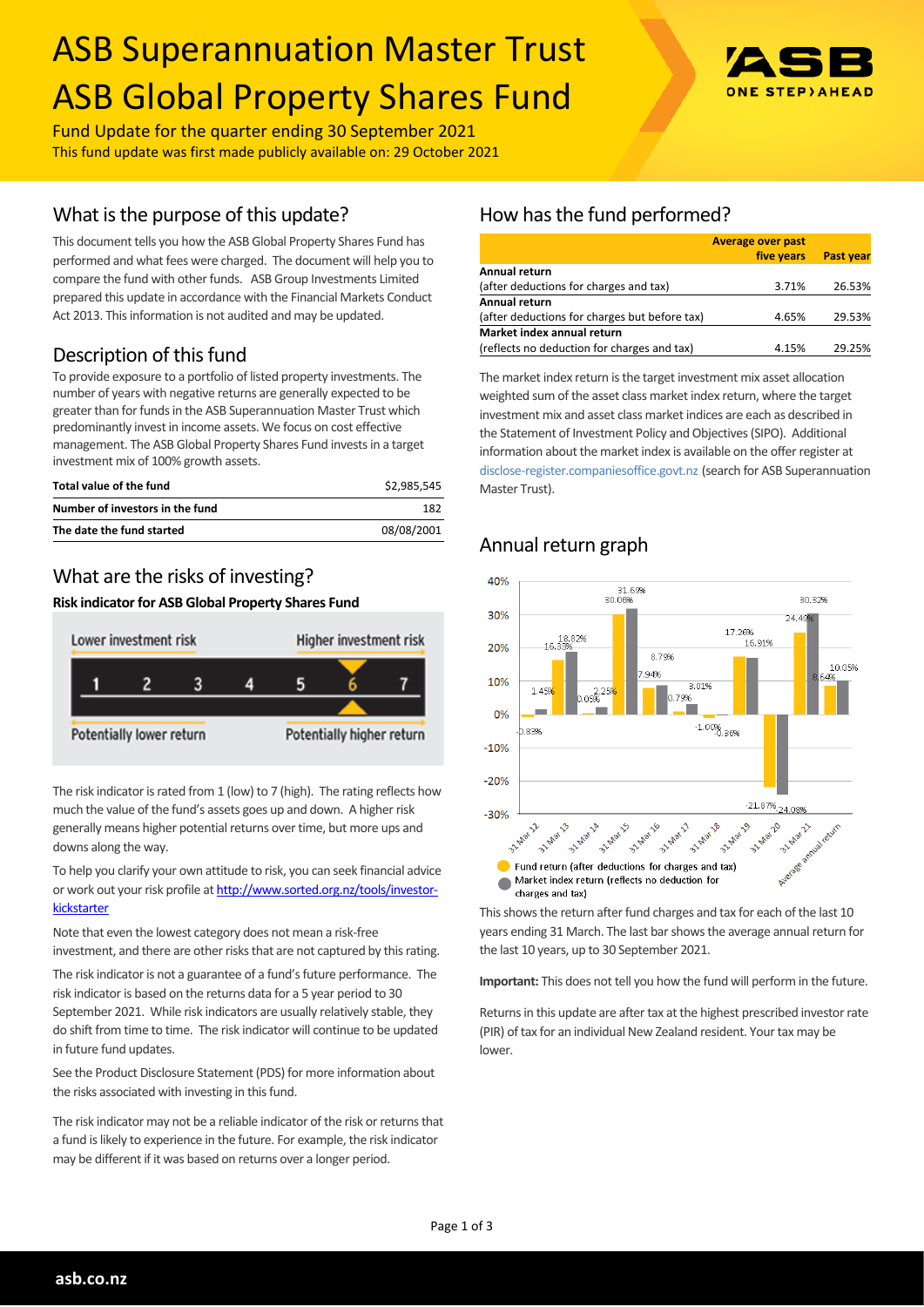## What fees are investors charged?

Investors in the ASB Global Property Shares Fund are charged fund charges. In the year to 31 March 2021 these were:

|                                                          | % of net asset value |
|----------------------------------------------------------|----------------------|
| Total fund charges <sup>1</sup>                          | 0.54%                |
| Which are made up of:                                    |                      |
| Total management and administration charges              | 0.54%                |
| Including:                                               |                      |
| Manager's basic fee                                      | 0.35%                |
| Other management and administration charges              | 0.19%                |
| <b>Total performance-based fees</b>                      | $0.00\%$             |
| Description of how charge is calculated<br>Other charges |                      |
| Administration fees                                      | See below            |
|                                                          |                      |

*<sup>1</sup>Total fund charges are exclusive of GST.*

Investors may also be charged individual action fees for specific actions or decisions (for example, for withdrawing from or switching funds).

An administration fee may apply. If you are an ordinary member, you will pay an administration fee of 0.50% of the daily average balance of your account. If you are a specified member, the administration fee you pay (if anything) will depend on what has been agreed with your employer – please consult your employer for more information.

Small differences in fees and charges can have a big impact on your investment over the long term.

## Example of how this applies to an investor

Jason had \$10,000 in the fund at the start of the year and did not make any further contributions. At the end of the year, Jason received a return after fund charges were deducted of \$2,653.00 (that is 26.53% of his initial \$10,000). Jason also paid \$56.63 in other charges.\* This gives Jason a total return after tax of \$2,596.37 for the year.

\*The amount of other charges you pay depends on whether you are an ordinary member or a specified member. Jason is an ordinary member and therefore pays an administration fee of 0.50% of the daily average balance of his account.<sup>†</sup> If Jason were a specified member, the administration fee he pays (if any) depends on what we have agreed with his employer.

† The administration fee that Jason paid for the year is \$56.63. This assumes that the daily average balance of his account is \$11,326.50.

#### What does the fund invest in?

#### **Actual investment mix**

This shows the types of assets that the fund invests in.



#### **Target investment mix**

This shows the mix of assets that the fund generally intends to invest in.

| Cash and cash equivalents    | $0.00\%$ |
|------------------------------|----------|
| New Zealand fixed interest   | $0.00\%$ |
| International fixed interest | 0.00%    |
| Australasian equities        | $0.00\%$ |
| International equities       | $0.00\%$ |
| Listed property              | 100.00%  |
| Unlisted property            | $0.00\%$ |
| Commodities                  | $0.00\%$ |
| Other                        | 0.00%    |

#### **Currency hedging**

As at 30 September 2021 the fund's exposure to assets denominated in foreign currencies was 94%, of which 106% was hedged. This means the fund's unhedged foreign currency exposure was 6% of the net asset value of the fund. More information on our currency hedging model can be found in the SIPO on the offer register at disclose-register.companiesoffice.govt.nz (search for ASB Superannuation Master Trust).